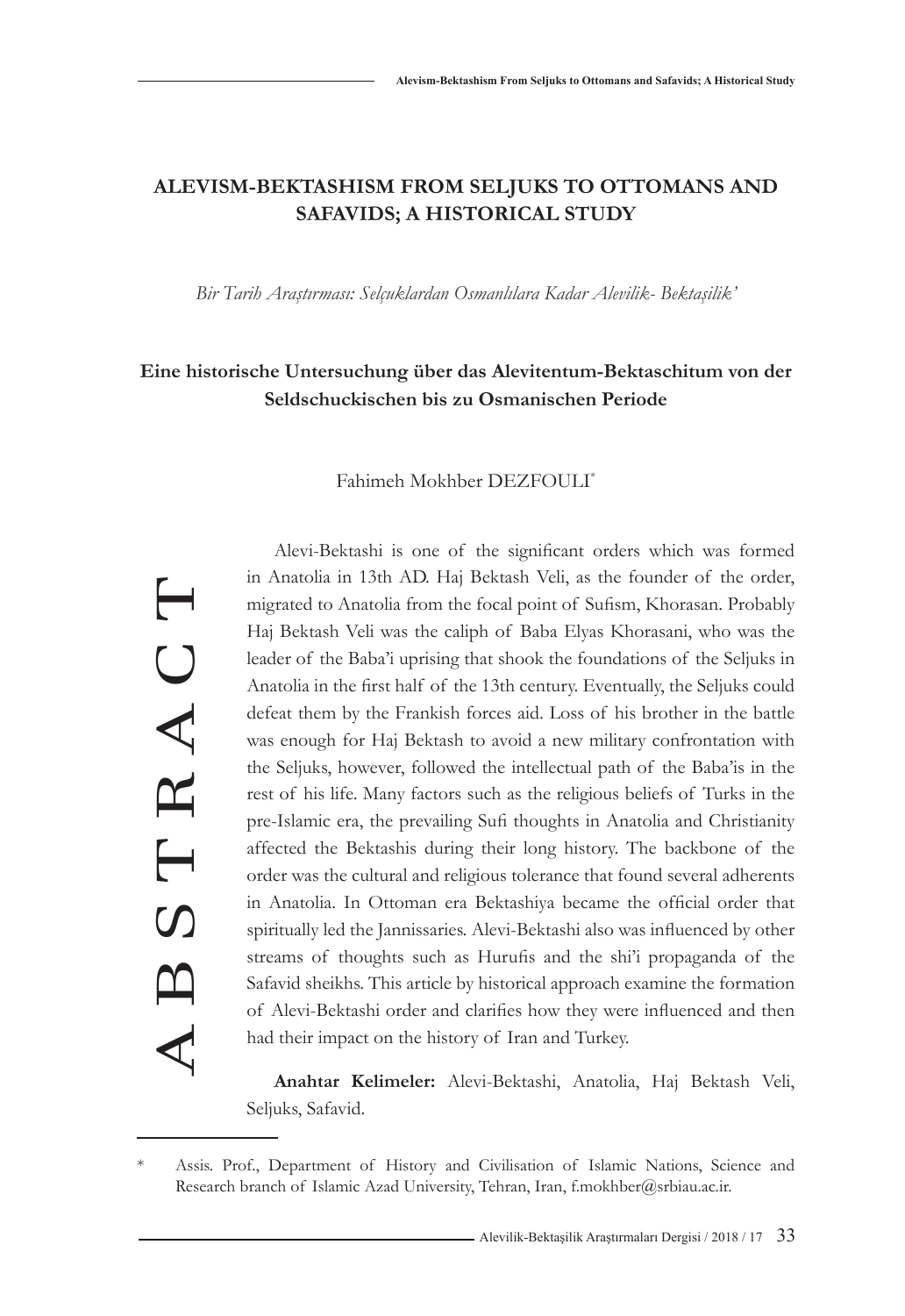## **ÖZ**

Alevilik-Bektaşilik 13. yüzyılda ortaya çıkan önemli hareketlerden biridir. Kurucusu Hacı Bektaş Veli tasavvufun merkez noktası Horasan'dan Anadolu'ya göç etmişti (taşınmıştı). Hacı Bektaş Veli büyük olasılıkla, 13. yüzyılın ilk yarısında Anadolu'daki Selçuklu Devleti'ni sarsmış olan Babai Ayaklanmasının önderi Baba İlyas Horasani'nin halifesiydi. Nihayetinde Selçuklular, Frankların yardımı ile ayaklanmayı bastırabilmişlerdi. Muharebede kardeşini kaybetmesi (öldürülmesi) Hacı Bektaş Selçuklular ile yeni çatışmalardan kaçınmak için yeterli bir sebepti. Ancak hayat boyu Babailerin fikirlerini takip etmişti. İslam öncesi döneme ait Türklerin inançları, Anadolu'da yaygın tasavvufi fikirler ve Hıristiyanlık gibi pek çok unsur uzun tarihi boyunca Bektaşileri etkilemişti. Hareketin temeli Anadolu'da birçok destekçisi bulan kültürel ve dini hoşgörüydü. Osmanlı döneminde Bektaşi tarikatı Yeniçerileri manevi olarak etkileyen resmi tarikat olmuştu. Alevilik-Bektaşilik, Hurufiler ve Safevi şeyhlerinin Şii propagandası gibi diğer fikir akımlarından da etkilemişti. Bu makalede Alevilik-Bektaşilik hareketinin oluşması tarihi yaklaşımla incelenmiş, Iran ve Türkiye tarihinin Alevi-Bektaşiler üzerindeki etkileri ve sonra da onların söz konusu tarihe etkileri açıklanmıştır.

**Keywords:** Alevi-Bektaşi, Anadolu, Hacı Bektaş Veli, Selçuklular, Savafi.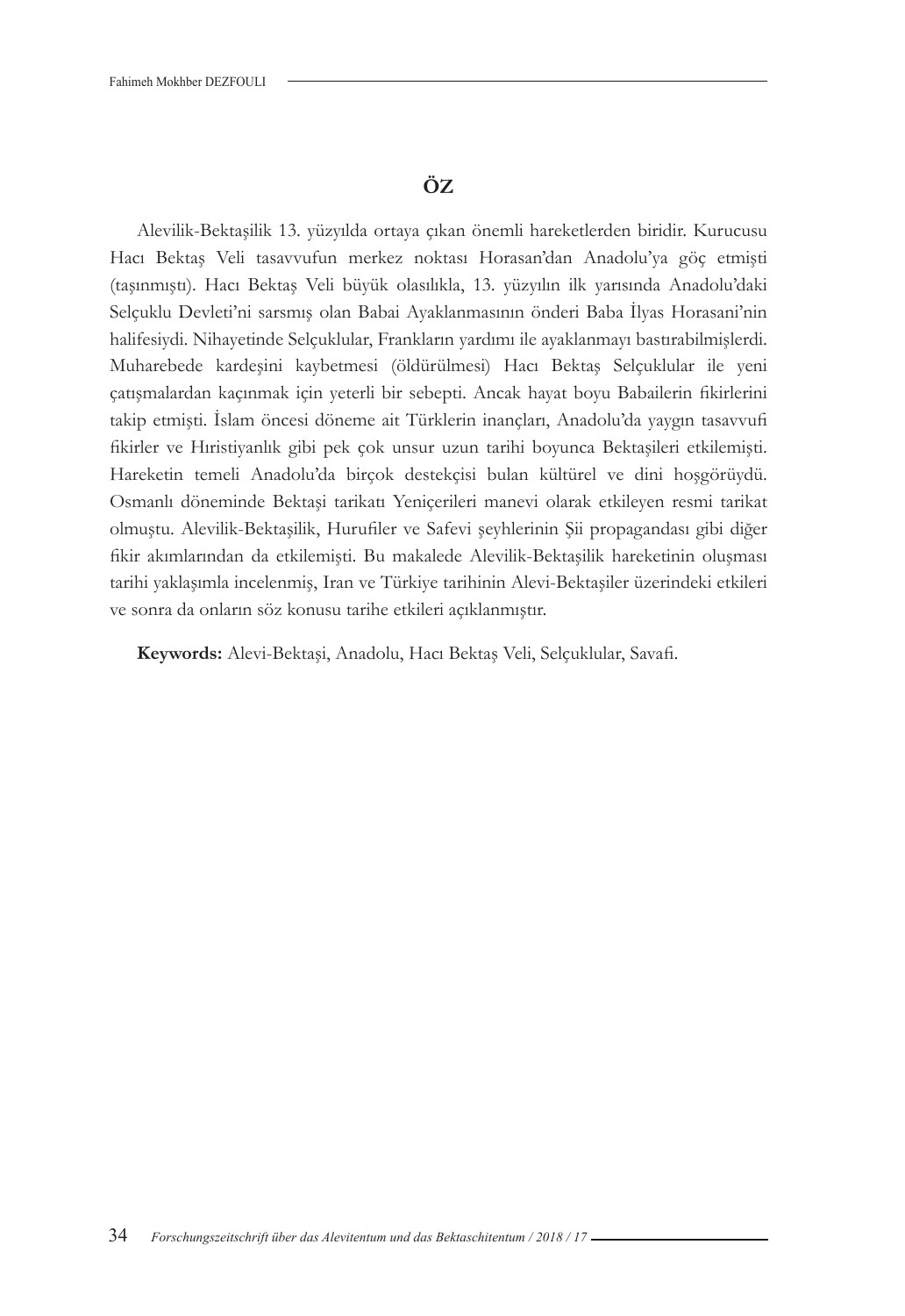### **ZUSAMMENFASSUNG**

Das Alevitentum-Bektaschitum gehört zu den wichtigen Bewegungen, die im 13. Jahrhundert entstanden ist. Sein Gründer, Hadschi Bektasch Veli zog aus Chorasan, dem Zentrum des Sufismus, nach Anatolien um. Höchstwahrscheinlich war Hadschi Bektasch Veli der Nachfolger von Baba İlyas Horasani, einem geistigen Führer des Babai Aufstandes, welcher in der ersten Hälfte des 13. Jahrhunderts den Seldschuken Staat erschüttert hatte. Schließlich gelang es den Seldschuken diesen Aufstand mit Hilfe der Franken niederzukämpfen. Der Verlust seines Bruders im Krieg (er wurde getötet) war für Hadschi Bektasch Veli ein ausreichender Grund, um weiteren Gefechten mit den Seldschuken aus dem Weg zu gehen. Er blieb aber Zeit seines Lebens den Ideen der Babai treu. Die vorislamischen Glaubensvorstellungen, die weitverbreiteten Vorstellungen über den Sufismus in Anatolien und viele Faktoren wie z.B. das Christentum haben historisch gesehen geistigen Einfluss auf die Bektaschiten ausgeübt. Dabei bildeten kulturelle und religiöse Toleranz das geistige Fundament der Bektaschi-Bewegung, die über viele Anhänger in Anatolien verfügte. In der Osmanischen Zeit avancierte sich der Bektaschi Derwisch-Orden offiziell zu einer Bruderschaft, welche die Janitscharen geistig-seelisch inspiriert hat. Das Alevitentum-Bektaschitum wurde auch von anderen geistigen Faktoren geprägt, wozu auch die Schia-Propaganda der Scheichs der Hurûfi und der Safawiden zählt. Dieser Artikel analysiert die Entstehung der Alevitisch-Bektaschi Bewegung in historischer Perspektive und erläutert die Einflüsse der iranischen und der türkischen Geschichte auf die Aleviten-Bektaschiten und liefert auch Erkenntnisse über den Einfluss der Aleviten-Bektaschiten auf die betreffende Geschichte.

**Schlüsselwörter:** Alevi-Bektaschi, Anatolien, Hadschi Bektasch Veli, Seldschuken, Safiwiden.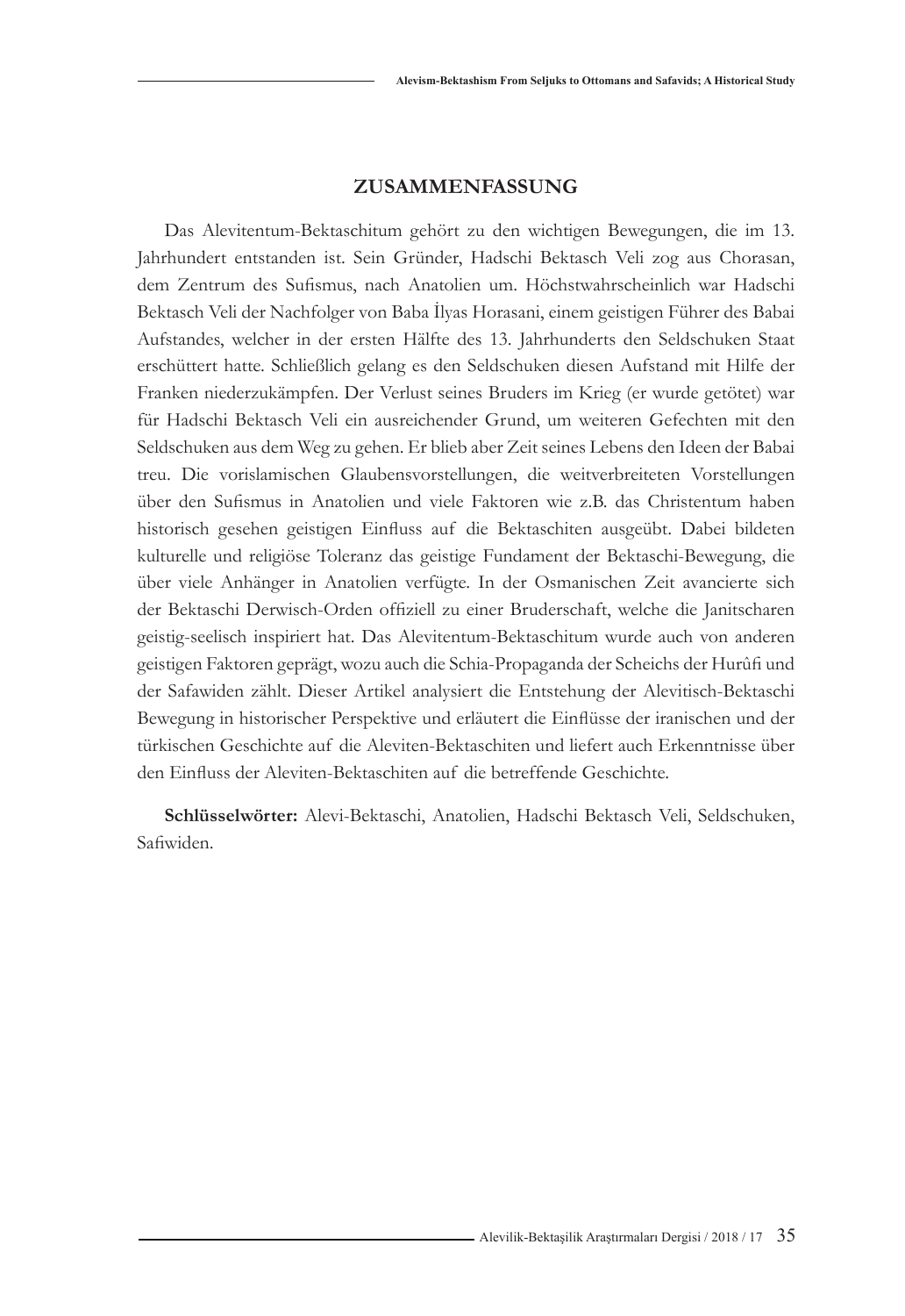#### **Introduction**

The term Alawites/Alevi refers to the sons of Ali ibn Abi Talib from the Prophet Muhammad generation, as well as the followers of the Imām Ali; although the second group is known as Shiites. From the nineteenth century, the Alawite/Alevi term was used to name the mystical religious societies living in the Anatolian and Balkan districts. Their prior names were Qizilbash, Takhtichi, Abdal, Ishig, Hurufi, Qalandari and Bektashi. Using the term Alevi to name those groups means that the character of Imam Ali (AS) is at the heart of their ideas.

The emergence of Alevi-Bektashi in Anatolia was the result of political, social, economic and cultural developments in Seljuks era. Several factors, such as the religious tendencies of the Turks in Transoxiana, the presence of the sheikhs and Sufis in Anatolia, and the presence of Greek culture and Christianity in the region, along with the cultural policies of the Seljuk kings, played a key role in shaping the Alevi-Bektashi formation and their traditions.

There is a shortage of sources for studying of the formation of the Alevi-Baktashis. Because of the Haj Bektash secretive life and practices as well as his enmity with Seljuks, the Bektashis have been abandoned by historical sources. On the other hand, the mystical sources belonging to Alevi Bektashis are written much later than Haj Bektash's lifetime. For any research, we have to study the works of his contemporary authors such as *Manaqib al-'Arifin* by Aflaki and the *Manaqib Nama* of Awhad al-din Kermani, as well as the Alevi-Bektashi sources. Also, in order to discover the cultural-political atmosphere of Anatolia, we have to study the historical sources such as *Al Awamir al-'Aala'iyah fi umur al-Ala'iyah*, by Ibn Bibi and *Tarikh Mukhtasar al-Duwal* by Ibn al-'Ibri. Among the Bektashi sources *Wilayat Nama* that is Haj Bektash Manaqib Nama, although is full of strange stories, is significant as through that we can find information about his personality or the personality that his followers was assumed. The works by Haj Bektash Veli such as Maqalat, which is his most important work, Maqalat Ghiybiya and Al-Fawa'id that attributed to him, consists of the principles of the Bektashi school of thoughts, especially if we would have a comparative study.

Although the study on Haj Bektash and the Bektashis by academic approach is in a preliminary stage, the effort of Turkish scholars such as Ahmad Yasar Qcak, Abdul Baghi Golpinarari, and Asad Cosan in introducing the Alevi-Bektashi's history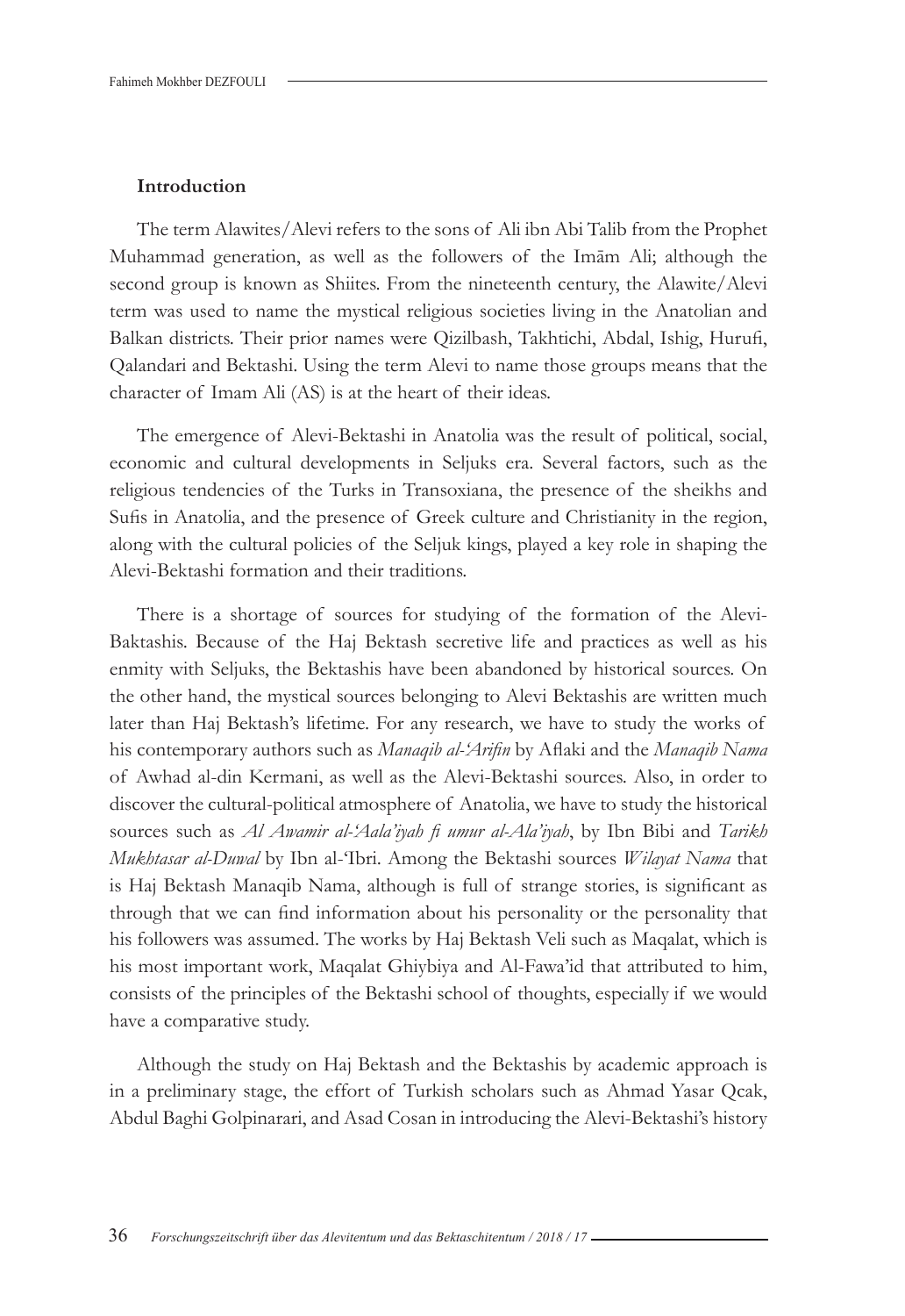and thoughts is noteworthy. Among German scholars Irene Melikoff, the author of *Haj Bektahs Veli* and among English scholars, the book by John Kingsley Birg, "*The Bektashi order of Dervishes*", are valuable researches .

No long time passed since the Bektashiya and Haj Bektash studies initiated in Persian language; *emergence of Alevi Bektashi in Anatolia* by Fahimeh Mokhber Dezfuli (2010) and *Turkan, Islam and Alawigari-Bektashigari* by Mohammad Taghi Emami Khoei (2012) are the first academic works in this area. *Haj Bektash Veli and the texts of Bektashiya* from Muhammad Zadeh Sedghi has also been devoted to the collection and translation of Haj Bektash works, such as *Maqalat, Maqalat Ghiybiya and al-Fawa'id*. In the last decade, this topic has been of interest to some of the researchers, and so the valuable articles have been published in Persian with academic approach. There are the books that has been published in Persian under the title of "Alawites", "Turk Alawites" and the "Alawites in Turkey" that usually deal with socio-political approaches, i.e., the role of the Alevis in the political developments in the Middle East and particularly in Turkey

This paper, based on historical sources and Alevi-Bektashi's mystical works, clarifies the history and historical role of Alevi-Bektashis in from Seljuks to Ottoman era.

#### **The Turks in Anatolia**

The victory of the Seljuk Turks in the Battle of Milazgard (463AH) and their arrival to Anatolia was a new chapter in the history of this ancient land. The emergence of the Roman Seljuk government brought about widespread political, social and cultural changes in this region. Gradually, with the consolidation of the Seljuk government and in the wake of the welfare of the Anatolia, the groups pf Turks left their lands in Central Asia and went to Anatolia. This trend intensified with the Mongol invasion into Islamic lands. The massacre of people by Mongols caused the emigration of scholars, thinkers and Sufis to Anatolia and mostly were welcomed by Seljuks kings and their ministers (Mokhber, 2010: 91).

The presence of Sufis and scholars among the new-arrived Turks provided the basis for political, social and religious change. Speros, in his valuable work, "*The decline of Medieval Hellenism in Asia Minor and the process of Islamization from the Eleventh through the fifteen century*" mentioned that the behavior of the Seljuk kings with the Sufi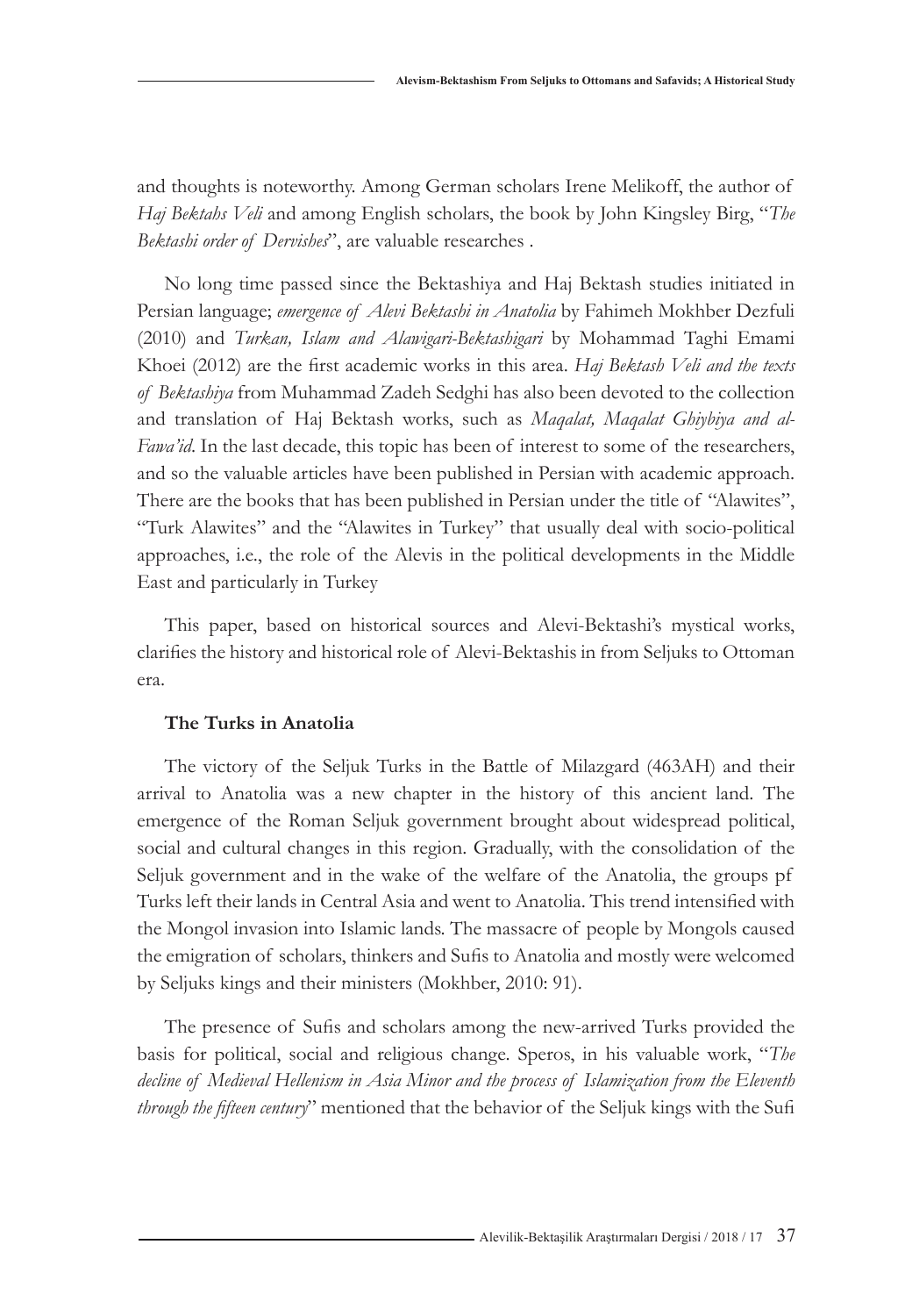Sheikhs as well as the tolerance and the subtlety of Sufi thoughts had their impacts on the Islamization of Anatolia (Speros, 1971: 35). As such, Anatolia quickly became a fertile field for the formation of various schools of Sufism that mostly set up by the emigrant sheikhs (Mokhber, 2010:22). With the Mongol invasion and the lack of security in the Muslim world, the fitiyan, also known as Akhis, increased their activities in Anatolia (Mokhber, 2017b).

The support of the Seljuk kings from the Sufis Sheikhs, as they did not have a political risk, influenced the development of Sufi schools and thoughts. Bektashis, unlike the aforementioned schools, were the survivors of the Baba'i movement (638 AH) (Ocak, 1980: 25-37) and so they took the path of confronting the Seljuks and gradually played a significant role in the collapse of the Seljuk dynasty in Anatolia and the rising of Ottoman government.

The formation of Alevi-Bektashi should be initiated from the Baba'i uprising in the first half of the seventh century / thirteenth century. Almost all Alevi-Bektashi groups have considered their origin as anti-Seljuk revolt of the Baba'i. So,turning back the history of Bektashis to earlier course of time such as The Prophet era is a methodical error.

### **Anatolia in the 13th century AD**

At the beginning of the 13th century, Islamic lands were burnt in dissension and dispute. Abbasid Caliph, instead of trying to unify the Islamic rulers, provoked them against each other<sup>1</sup> (Juwiyni, Jahangusha: 2/86). In the eastern lands of Islamic world, Sultan Muhammad *Khwarazmshah* fought with the kings of *Qarakhta'I* and *Ghur*; and at the same time, he planned to overthrow the Abbasid caliphate. Egypt and Syria were under Ayubid Kurds and they fought against each other as well as confronting the Crusaders. The Roman Seljuks also had not been stopped behind, they killed their turbulent family members as well as their viziers.

The horror of the Mongol invasion as well as the infirmity of the Seljuk rulers, which was the consequence of the death of the most eminent Seljuq king Ala'al-

<sup>1</sup> The Abbasid caliph made the Muslim emirs against each other. In 612, he sent a message to Uzbak bin Pahlavan, and sparked a war between him and Kharazm Shah's representation Monkoli (Ibn Atir, al-Kamal: 12/306). Also, provoking Ghorian to revolt against Sultan Muhammad Khwarazmshah was one of his actions (Juwiyni, Jahangusha: 2/86).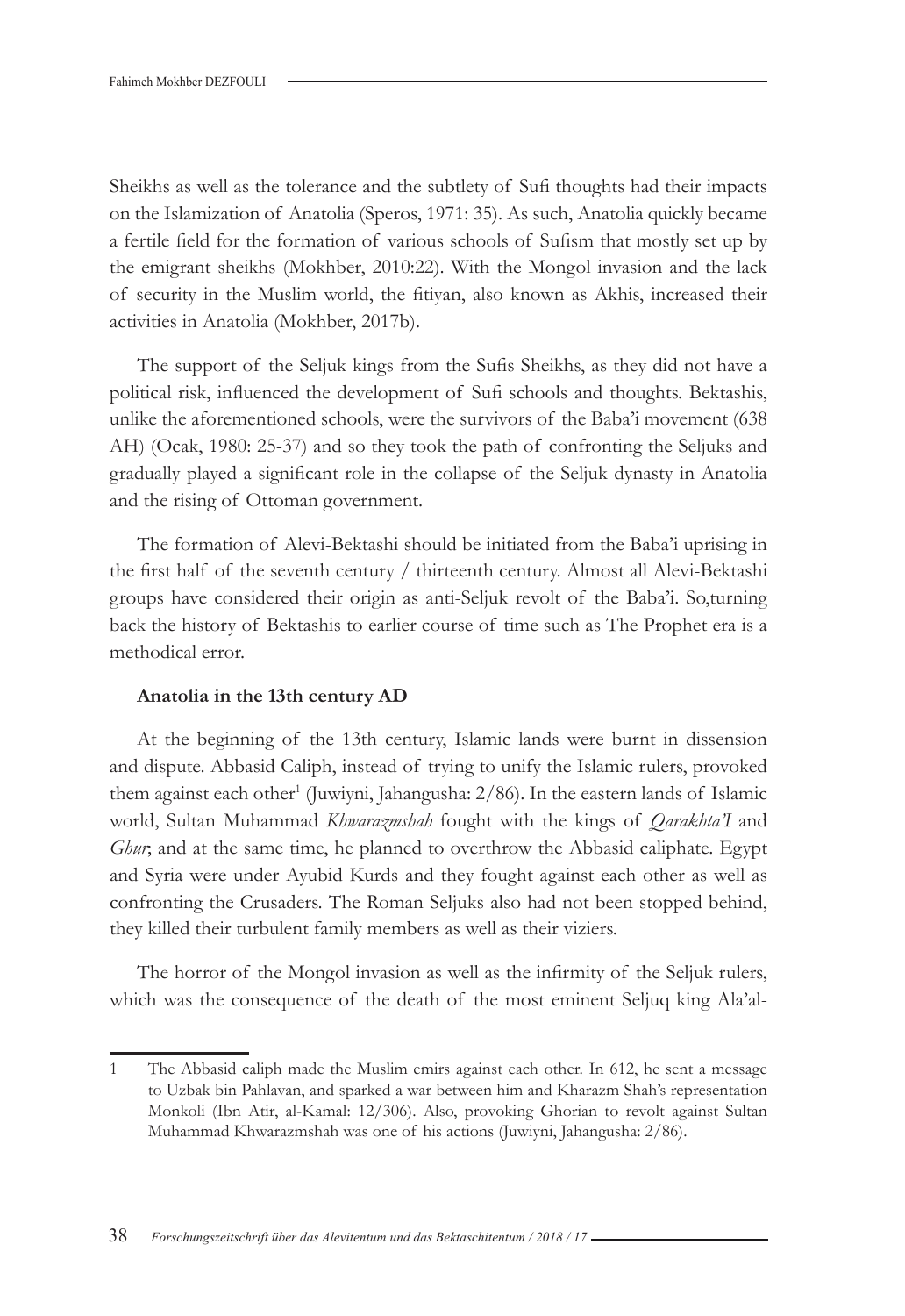din Kiykuabad (615-634), caused social disorder. The people witnessed the disputes between the Seljuk princes on the one hand and the conflict with their ministers on the other hand. The viziers opposed the kings and the rulers of provinces rebelled. Consequently, the Seljuks murdered their viziers and rulers  $(Aq sara: 252)^2$ . Under such circumstances, the Baba'i uprising shook the foundations of the Seljuk monarchy.

The leaders of this uprising were the two Sufi Sheikhs, Baba Elyas and his caliph (successor) Baba Ishaq. They took the opportunity of the lack of stability in Anatolia that had been aggravated by the Mongol invasion and the migration of a large population to it. So, they arranged a widespread propaganda against Seljuks and many people followed them. They succeeded to defeat the Seljuk king and imposed him to escape from the capital, but finally he was able to overcome the Baba'is by using the Frankish army and killed Baba'i leaders (Ibn Bibi, Al Awamir al-'Ala'iya, p. 504). The Baba'is were massacred after the defeat and some of them fled to the distant lands. The life of Baba Elyas before the migration to Anatoli is unknown. The book of Manaqib al-Qudsiya is one of the oldest sources about him, which has been written by his nephew, Elwan Chalabi, about a century after the murder of Bábá Elyas. Elwan Chalabi, without mentioning Baba Elyas past, tells of the vast number of his *murids* (followers) at the village of Chat around Amasiya , where they gathered in his zawiya (Chalabi, p. 36). But, 'Ashiq Pashazadeh, that in the beginning of his book *Tawarikh -Al-i-Uthman* introduced himself as one of Baba Elyas descendants, claimed that Baba Elyas had depended to *Wfa'iya* order whose founder was Taj al- 'Arifin Sayed Abu al-Wafa al-Baghdadi (d. 501AH).

What we know about Baba Ishaq is that he was a shepherd in a village close to Amasiya who attracted the people by his kindness and piously and his house was used by the people who came over for taking his *ta'widh* (talisman) (ibn Bibi, p. 499). The Baba'i believed exaggeratedly in their leaders and called them *Baba Rasulallah*, and never believed their death. So, when the seljuks soldiers asked Bba'is that why you are still fighting when we killed your leaders? They said that our leaders position is higher than that a man can intervened in their life (so their death is impossible)

<sup>2</sup> For example, Saad Al-Din Kopak, who had been in office for a long time and many of the Seljuks were killed by him,. Also, Moin al-Din Parwana, who served many services to the Roman ruler, suffered the same fate (Aghareh, Momarah al-Akhbar and Masaira Elahiar: 252).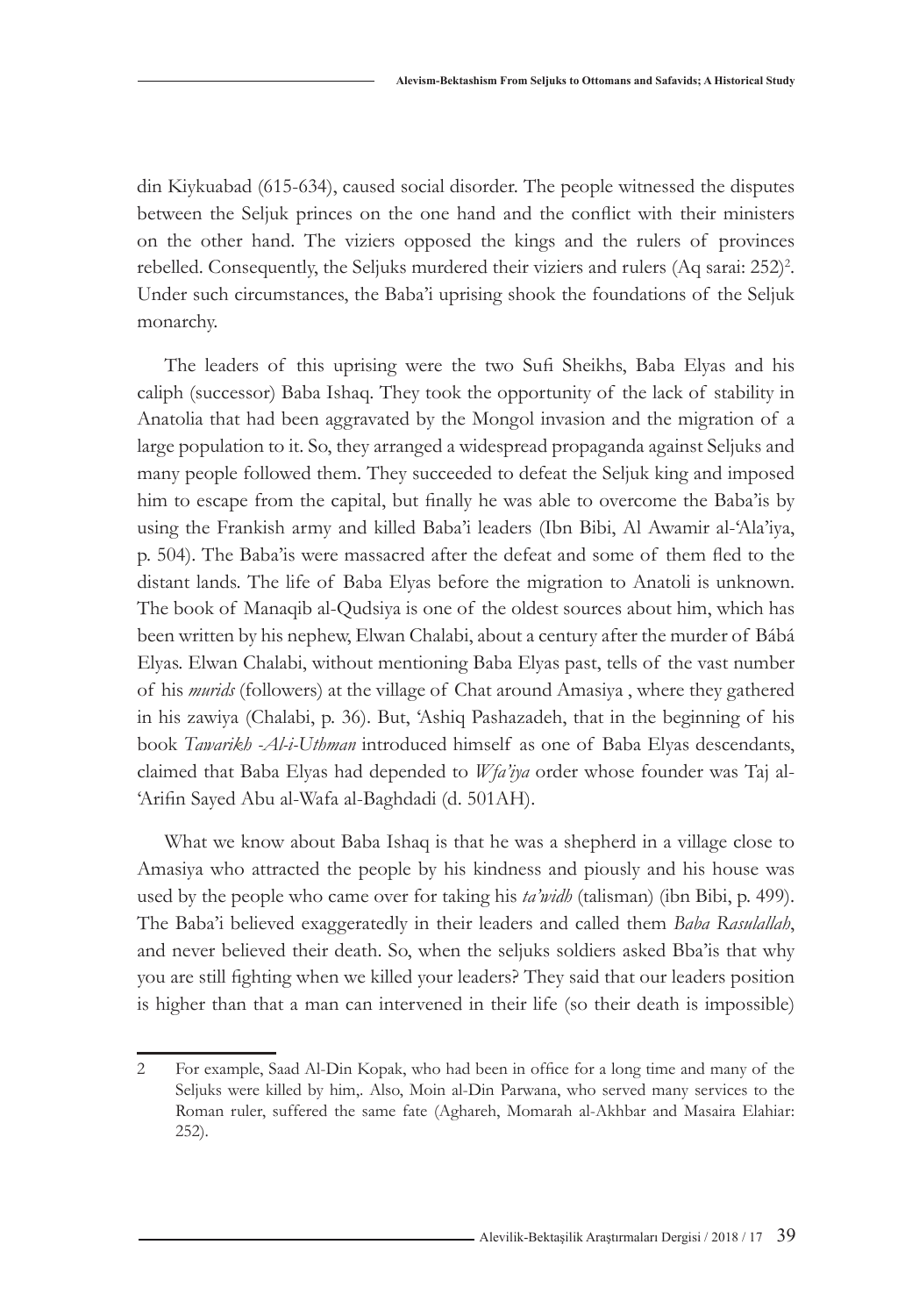(ibid., p. 502). Ibn al-'Ibri also pointed out to the popularity of Baba Elyas and Baba Ishaq among the people that apparently avoided of fighting against them and eventually Seljuk king was forced to ask the Frankish for help (Ibn-'Ibri, 348).

#### **Haj Bektash Veli and Bektashiya order**

Although the Baba'i uprising was severely suppressed, it was slowly continued by one of the subtle followers of Baba Elyas. Haj Bekhtas Veli was the most prominent figure in Alevi-Bektashi's history that after the death of his brother during the Baba'i uprising, avoided the military confrontation and went to Suluja Qarahuyak (present Hajbektah). (Wilayat nama, p. 17). With the propaganda of his Sufi thoughts among the Turkmen, he laid the foundation stone of the Bektashiya. However, this was happened many years after his death.

He was named as Mohammad bin Musa Khorasani, who was born near Neishabur and was among wasilan Khorasan (comers from Khorasan) (Ahmad Aflaki, Manqib al-Arifin: 3; Ashiq Pashazadeh: 204; Waliyat Nama: 99; Massoum Alishah, Taraeq Al-Haqayeq: 307.2; Mudarris Tabriz, Reyhana al-Aladab: 7). Some of the sources has been introduced him as Haj Bektah (Aflaki, Manqib al-Afarin: 391, Ashiq Pashazadeh: 205). The sources indicate that he belonged to the Yassawiya and his tutor Loqman Paranda had been a caliph of Khwaja Ahmad Yasawi. The chain of Haj Bektahs *tariqa* is as follows: The Prophet Muhammad, Imam Ali, Salman Farsi, Hasan Basri, Habib Ajami, Dawood Ta'i, Ma'ruf Karkhi, Sirr al-Saqati, Juniyd Baghdadi, Abu Ali Ruzbehani, Abu Ali Hassan, Sheikh Uthman, Abolqasim Garagani, Abu Hassan Khargaqani, Abu Ali Farmadi, Khwajeh Ahmad Yassawii, Hajj Yousef Hamedani and Luqman Paranda. (Kaya, 261) What can be found from his Manaqib Nama is that Haj Bektash Veli was a dervish who went to the top of the mountain and did sima' (Mystical dance) with his partisans, abdal, around the fire (p. 35-36). He was not interested in going to the mosque, and it might be the reason that Aflaki says," He does not pray and no fast (Aflaki: 1 / 497-8). During his stay in Suluja Qara Huyuq, however, he sent his caliphs to other lands. Among them, Sari Saltuq, the founder of Bektashiya in Balkan and Bariq Baba in Ghazan Khan court are well-known.

At the time that Anatolia was the scene of violent and conflict between the Mongols and the Seljuk kings, Haj Bektash was the messenger of peace and love to all creatures, and welcomed all people with various beliefs and religions. Maqalat by Haj Bektash has explained his beliefs in a way that is understandable for ordinary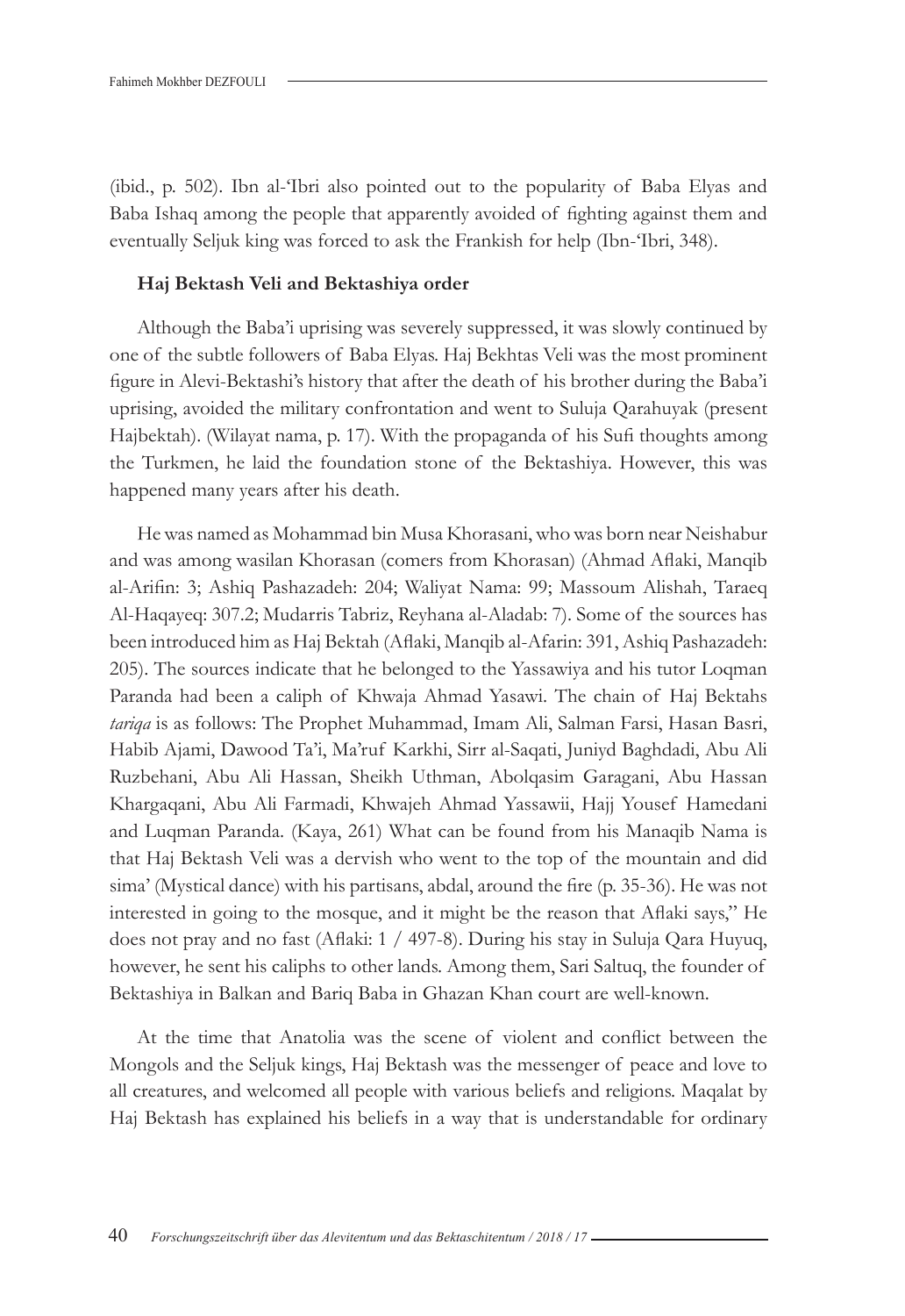people. *Maqalat, Sharh Bislmila, Shathiya and Maqalat Ghiybiya are* attributed to Haj Bektash.

According to the *Wilayat Nama*, Haj Bektash Veli made a will to his Caliph Sari Seltuq that after his death, Seyed Ali Soltan, the son of khatun-Ana (or Fatima Nuriyah) the wife of Idriss, who hosted Haj Bektash in Suluja Qara huyuq, was his successor (p. 90). Seyed Ali Sultan had two sons, Rasul Bali And Morsal Bali, who respectively succeeded their Father. The question of marriage or bachelorhood of Haj Bektash caused a split. Chalabis believe that Fatima was Khwaja Idriss daughter who married Haj Bektash and Seyed Ali Sultan was their child. The Babas believe that Haj Bektah had never been married, but it was a miracle that happened when Fatimah unknowingly drunk water which was contaminated with Haj Bektash's blood and got pregnant (Wilayat Nama: 64-65), So, their children are the descendants of Haj Bektash by his Nafas (breath).

It should be noted that in this period, the Haj Bektash followers among dervishes were not called Bektashi, but they were among the dervishes known as *Abdal*. *Abdals* are one of the four groups that Pasha Zadeh mentioned as *mutsaviffa* in Anatolia (p. 205). They were a group of dervishes from various school of Sufism, such as Qalandari, Heydari, Yassawi, Baba'i and the dervishes belongs to Haj Bektash *dirgah*, who fighting along with Ghazis on the borders and at the same time propagate their thoughts and practices among the inhabitants of the border area. They called themselves as the partisans of Baba Elyas (Pashazadeh: 46). Those dervishes particularly presented in Ottoman lands and help them to expand their territories. Among Urkhan Ghazi fellows who participated in Bursa conquest, there are the names such as Abdul Musa, Abdāl Murad, Duqhlu baba, and Kilikū baba (Koprizadah: 13). By their tolerance many people attracted to them, and it is apparent that the Ottoman Sultans also benefitted from Abdals authority. Abdal Musa had a pivotal role in the continuation of Haj Bektah's intellectual path. He approached the Ottoman sultans and participated in their military operations and could successfully propagated Haj Bektash thoughts among Ottoman ghazis (Pasazadeh: 205; Koprizadeh: 12). He was also from Wasilan of Khorasan, who was joined Haj Bektash *dergah* in Anatolia and helped Urkhan Ghazi in the conquest of Bursa (*ibid*).

With the establishment of the Yeni Cheri Corps, which was the manifest of Ottoman power for centuries, they came under the domination of Haj Bektash (Oruc: 15-16). This event affected the Dervishes both in number and situation.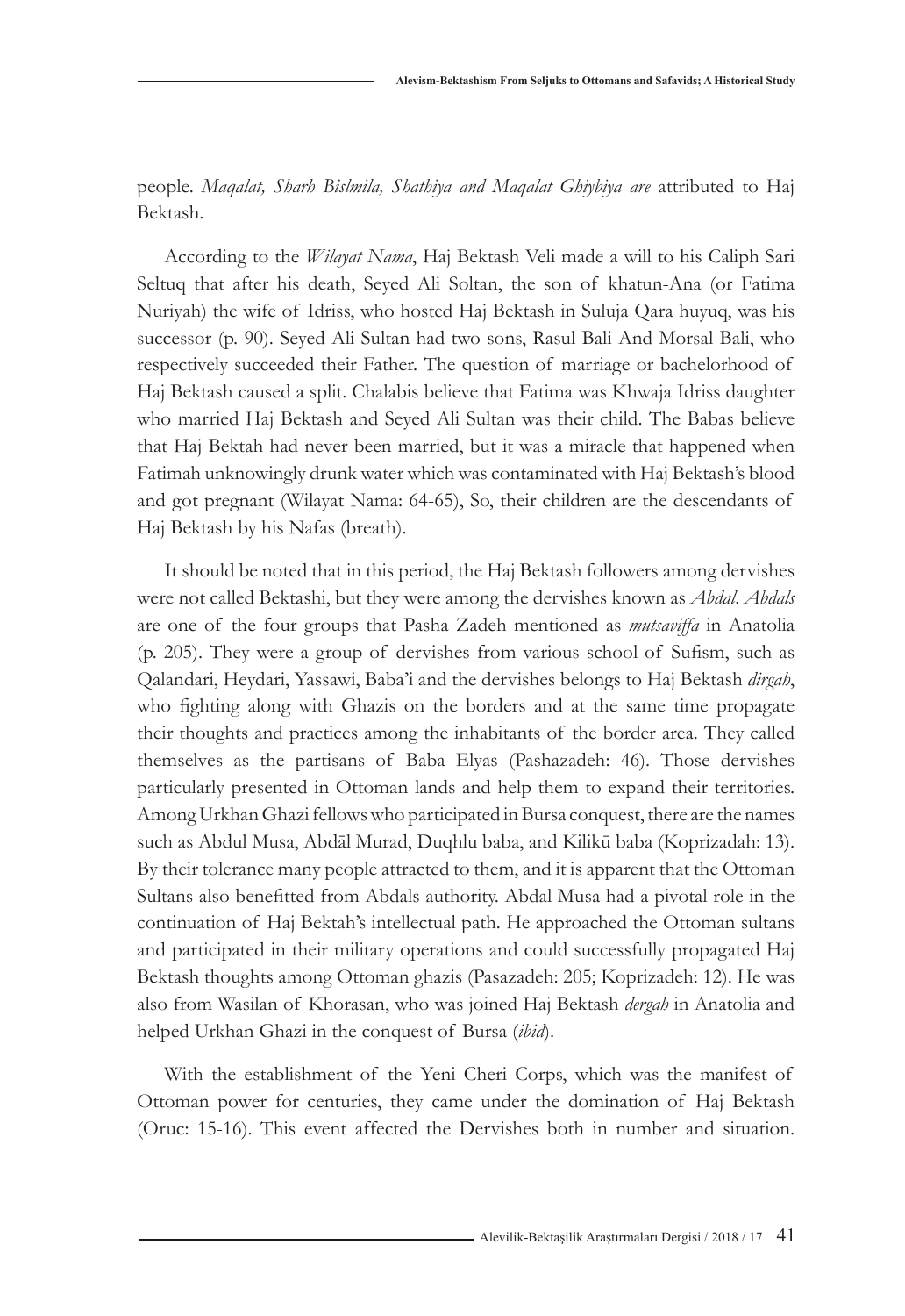Ottoman Sultans supported the dervishes, building their own zawiya and giving gifts and benefits. The support had the two-sided results: the Ottoman Sultans used the Dervishes for the consolidation of their own government, especially in the border regions, and dervishes took the opportunity to improve their socio-political situations. At the end of the fifteenth century, by Ottomans effort, most of the dervishes which were called abdals, were approached to Bektashis and melted in their order.

### **Anatolian Alevis and Safavid Sheikhs**

During (15th to 17th / 9th and 10th) centuries Alevi-Bektashis were influenced by two important streams of thoughts: *Hurufis* and Safavid. After the death of Fazlullah Hurufi and the massacre of *Hurufis* in Iran, many of them fled to Anatolia. Nasimi, the well-known Turkish poet, was the caliph of Fazlullah Hurufi as well as the famous Bektashi poet (Azhand: 116). Hurufi doctrines was fitted with the mysterious atmosphere of Bektashis and had a significant impact on their teachings, and so, entered the Shiites ideas in the form of alphabets and numbers into Bektashi order (Mokhber, 2017a).

Another stream was the widespread propaganda of the Safavid Sheikhs in Anatolia. They focused on the turbulent Alevi-Bektashis who lived in the villages and deprived from welfare. The Safavid propaganda, was spread among the Turks of Anatolia and attained a peak during the time of Shah Isma'il. One of the most crucial factors in the dependence of Anatolian Turks to Safavids was Sheikh Junayd. He fought against his uncle, Sheikh Ja'far, in order to gain military power, but defeated and left Ardabil for emigrating to Anatolia. Sheikh Junayd in Anatolia found the fertile ground for propaganda of Shiism and so contacted the villagers and peasants. He succeeded to draw their attention, and this made him able to form his own Armed Corps with 5,000 to 10,000 members. Sheikh, along with those partisans, went to the court of Uzun Hassan, the ruler of Aq Quyunlu. Uzun Hassan welcomed the Safavid Sheikh, and even allowed his sister Khadija Beygum to get marry sheikh (Rumlu,1357: 5-10). After a while, the Sheikh returned to Ardabil from Anatolia with his disciples.

After Sheikh Junayd, his son sheikh Hiydar was easily the leader of Safavid order. He also spent a couple of year in Anatolia expanding his organization. Many loyal disciples of Sheikh Hiydar in Anatolia were sent, as his caliphs, to propagate in other lands. The Caliph task was to propagate the Safavid tradition and collect property for the sheikhs. Sheikh Hiydar continued to propagate and consequently the number of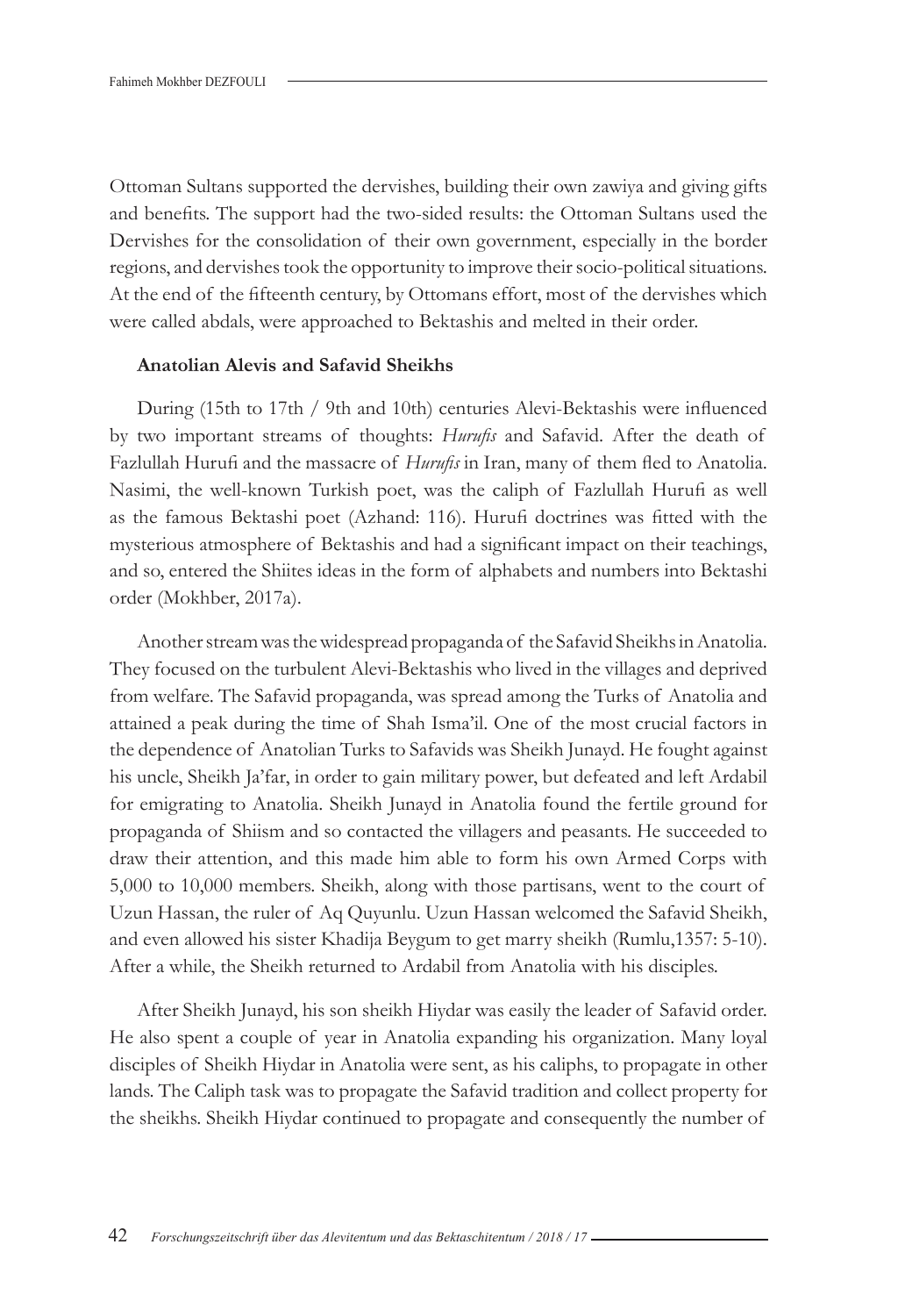his disciples in Anatolia was increased. These disciples were coming from Anatolia to Ardabil for the pilgrimage of their sheikhs with many gifts and so there was a special district called "Anatolia" in the city of Ardabil. The death of Sheikh Hiydar on the battlefield not only had not diminished the faith of the disciples, but intensified it, therefore, they protected Isma'il and Abraham in a safe place. In 884 AH / 1481 AD, Ismail was hidden in the city of Ardabil and in the Anatolian district. Later his disciples made him fled to Gilan. During this period, his disciples did not forget him and eagerly came to the pilgrimage of the sheikh from Anatolia, with gifts and vows. (Rumlu, 1357: 14, 10, 5). When Isma'il decided to come out from Gilan, he was a 12 year old and according to Rumlu, around 1500 Anatolian warriors including *shamlus*  were among those who support Isma'il at the beginning of the movement (ibid: 26).

In 905 AH / 1500 AD, Isma'il went around Gogche Gol after the pilgrimage of Ardabil khanqah. He sent messengers to summon his disciples residing in Anatolia (Sumer, 1371: 26). However many Ismail's disciples were at his side, the Safavid Sheik escaped in fear of being captured by Hossein Bey and went to Chekhur Sa'd [Iravan]. In Chekhor Saad, nine groups joined him. Isma'il settled in the Sarouqiya area (905 AH / 1500 AD). He went to Erzincan after two months; according to Ottoman sources, Ardabil Oghli (Safavid Sheikh) went to Arzanjan without any equipment that shows the decline of Aq Quyunlu.His disciples welcomed him. Rumlu described the situation that how the number of his disciples came from different parts of Muslim world to join him, the Turkish tribes such as Shamlu, Ustajlu, Rumlu, Takalu, Dhulqadr, Afshar, Qajar… (ibid: 27).

Isma'il took the opportunity to organize his forces and for taking revenge of his father from AQ Quyunlu attacked to Shirwan.He successfully defeated and killed Farrokh Yasar the governor of Shirwan and continued to conquest all area of Azerbaijan (Rumlu, ibid: 65). Eventually, Isma'l gained victory over Alwand Aq Qoyunlu near Nakhjawan (Ozun Charshili, 2, 1370: 256). With this victory, the Safavid Sheik captured and arrived Tabriz .The role of Anatolian tribes who helped Isma'il at the beginning of his movement to the capture of Tabriz was decisive. For example, Abdi Bey was one of the major *Shamlu* commander who joined Shah Isma'il with 300 people in Erzjan (Rumlu, 1357: 78). As far as the Safavid historical sources concerned, there are many references to Anatolian Turk tribes that helped Safavids in the battlefields as well as in their court.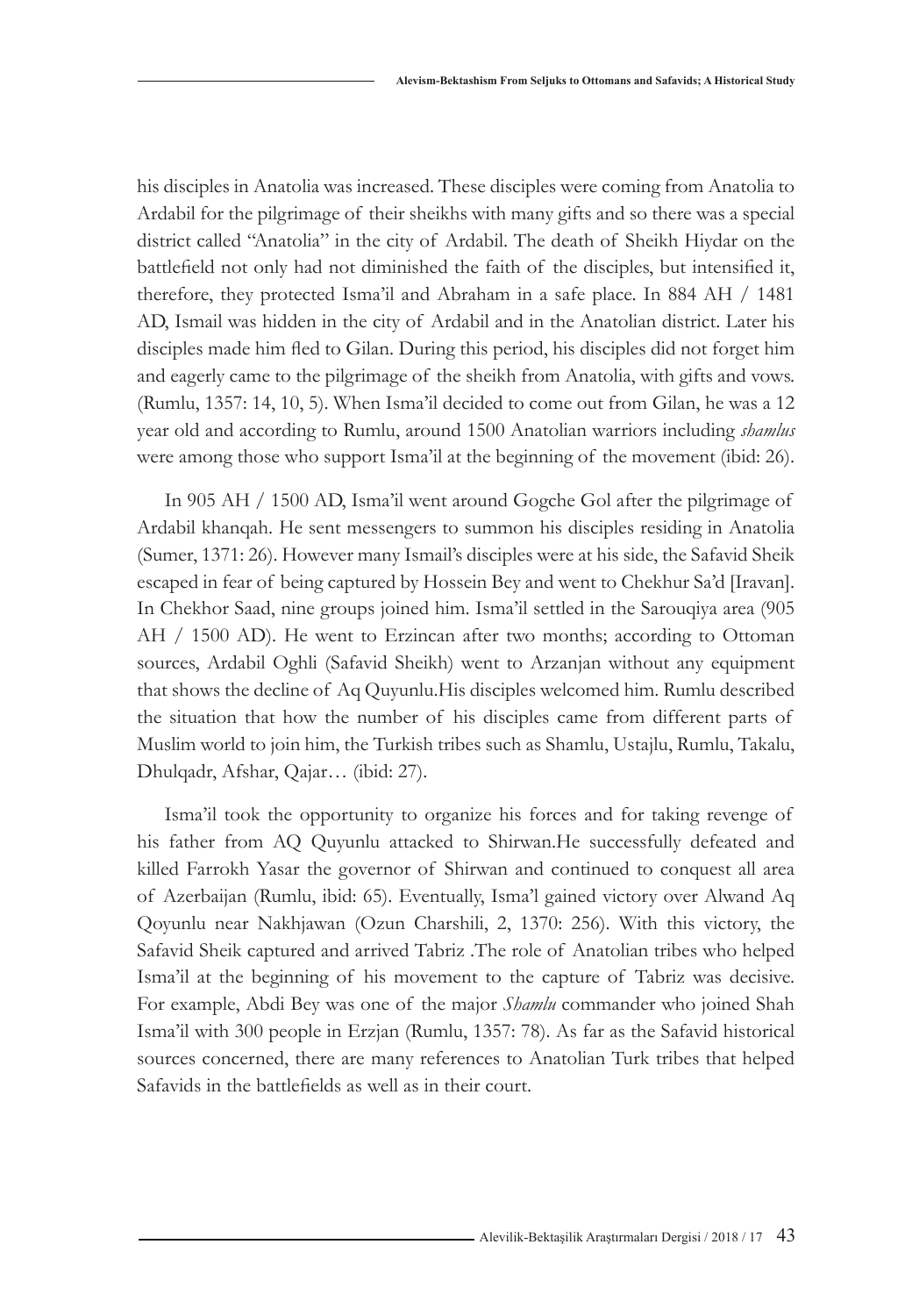*Shamlu* was a general name of the Turkmen tribes of Aleppo in Ottomans. They spent the summer in the south of Sivas and the winter in the areas between Aleppo and Ghazi. *Shamlus*, were among the old disciples of Ardabil. Hossein Bey was one of the first caliphs of Sheikh Hiydar, that was a *Shamlu*, and in the Safavid government, he received the title of Amir al-Umra'i (907 AH / 1502 AD). Isma'il later dismissed Hussein Bey from Amir al-Umara'i and sent him to one of the cities around Shirwan, and then in Khorasan conquest (916 AH / 1511), he designated as the governor of Herat (Ghafani Qazvini, 1342: 274, 271). He was a loyal follower of the Safavid order and one of the closest emirs to Shah Isma'il, that was eventually was killed in Chalduran War (Sumer, 1371: 60).

*Rumlu* tribe was originally consisted of Qizilbash villagers close to Sivas and other areas dependent on it as well as Tawqat of Amasiya. Nur al-Khalifa, Piri Bey and Diw Sultan are among the well-known *Rumlus*. Shah Ism'il sent Nour al-Khalifa *Rumlu* to Anatolia and ordered him to gather all Sufis in those areas. During the stay of Nur al-Khalifa in Qara Hesar, about three to four thousand families of the Turks from Sivas, Amasiya and the District of Tawqat gathered around him. *Rumlus* also played a vital role in the formation of the Safavid government. People like Badanjam, Qazaq Sultan and Iqod Bey (ibid) as well as Hassan Bey Rumlu, a historian, are among them.

Takalu were the Turks from Tekka province in Anatalia. Shahqoli Baba's rebellion in 916 AH / 1510-1511 and the migration of fifteen thousand of them to Iran strengthened their power in Iran (ibid: 164). Chawha Sultan, Ra'is Bey, and Sharf al-din Bey were the heads of the tribe who probably served Shah Isma'il before the Immigration of takalus to Iran. Even more,Shah Isma'il sent Chawha Sultan to identify Takalus, as soon as they entered Iran. (ibid: 59).

Ustajlu were originally from the tribes living in Sivas, Amasiya, Tawqat, and the populations that had been spread around Qirshahr. Many disciples of Sheikh Juniyd and Sheikh Hiydar were from Ustajlus. Mohammad Bey, son of Mirza Bey, who was joined Isma'il in 906 AD / 1500 AD, was the member of Ustajlu tribe. He is Muhammad Khan Ustajlu, who was the commander of the Safavid Army during the Chalduran War. Chayan Sultan the Amir al-Umara and Khizr Agha who saved Shah Isma'il life by giving his horse to him on the battlefield belonged to Ustajlu tribe (ibid: 194).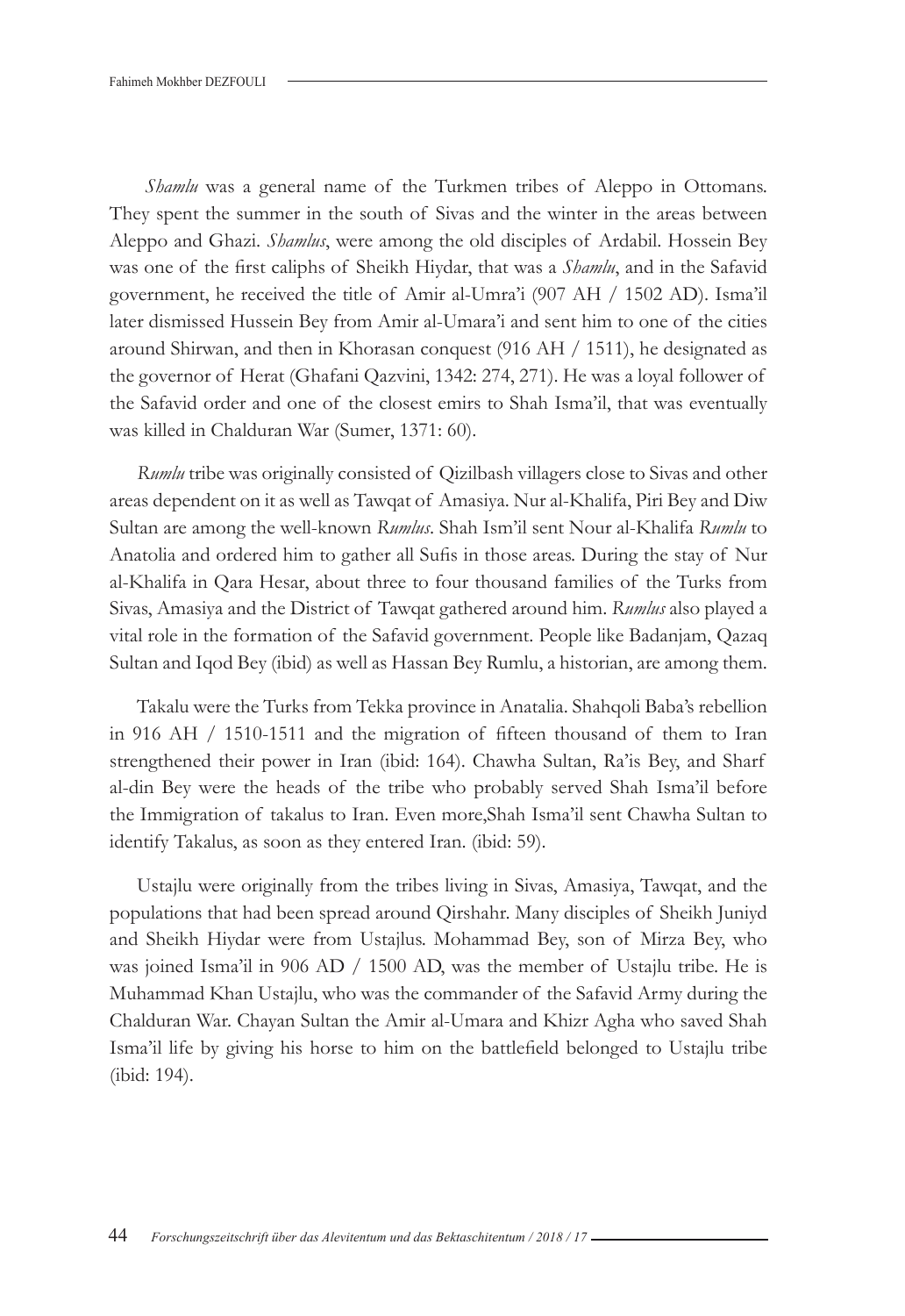Afshar was also a Turk tribe that migrated from the land of Turkmenistan to Azerbaijan in Mongol era. From there, a group of their descendants followed Sheikh Safi al-Din and his children, and helped Shah Isma'il to gain power. This tribe was divided into two large divisions. One of them was *Qasimlu* and the other was Quroqlu which Nadir Shah Afshar was from this branch (Falsafi, 1353: 164).

In the Safavid sources, the tribe of Dhulqadr consisted of eighty thousand families that lived in Marash and Buzuq areas. Dede Abdal Bey, the very close disciples of Sheikh Heidar, has been from this tribe (Sumer, 1371: 60). After the formation of the Safavid government, he became *qurchibashi* and later became governor of Savojbolagh and Ray. He was dismissed from his position in 915 AH / 1510-1509, but in the following year he became the governor of the city of Marw. In the year 919 AH / 1514-1513, He abandoned Marw and escaped from the invasion of Uzbeks. The Safavid king punished him by wearing a lady dress and turned around but eventually, due to his long service to Safavid, returned to his previous job (Khwand Mir: 81- 80). Elyas Bey from Dhulqadr was also involved in the formation of the Safavid government. In the year 909 AH / 1503, during the conquest of the Fars Province by Shah Isma'il, Elyas Bey was appointed as the governor of the region, but in the following year he was murdered by Shah Isma'il. His successor, Suliyman Bey, also had the same fate. Dhulqadrs held the post, as the ruler of Fars province, until Shah Abbas I reign.

The Qajar tribesmen were attributed to a Mongol commander Qajar Nowyan. He lived in the court of Ghazan Khan (694-703AH). The various groups of this tribe settled in Armenia and Syria after the collapse of the Ilkhanid state, and, like other Turkish tribes, they invaded and plundered. After Tamerlane (1369–1405) invasion to Asia Minor, he came to Iran bringing a number of Turkish tribes from the Levant ,Armenia and Asia Minor including *Rumlus, Shamlus* and *Qajars* tribes .Later, a group of them returned to Turkestan, and another group remained around the cities of Ganja, Iravan and Qarabagh. When Shah Abbas I started his way from Lahijan to Azerbaijan and joined his father's disciples, a group of Qajar tribal chiefs also joined him. They attained high positions during the Safavid reign.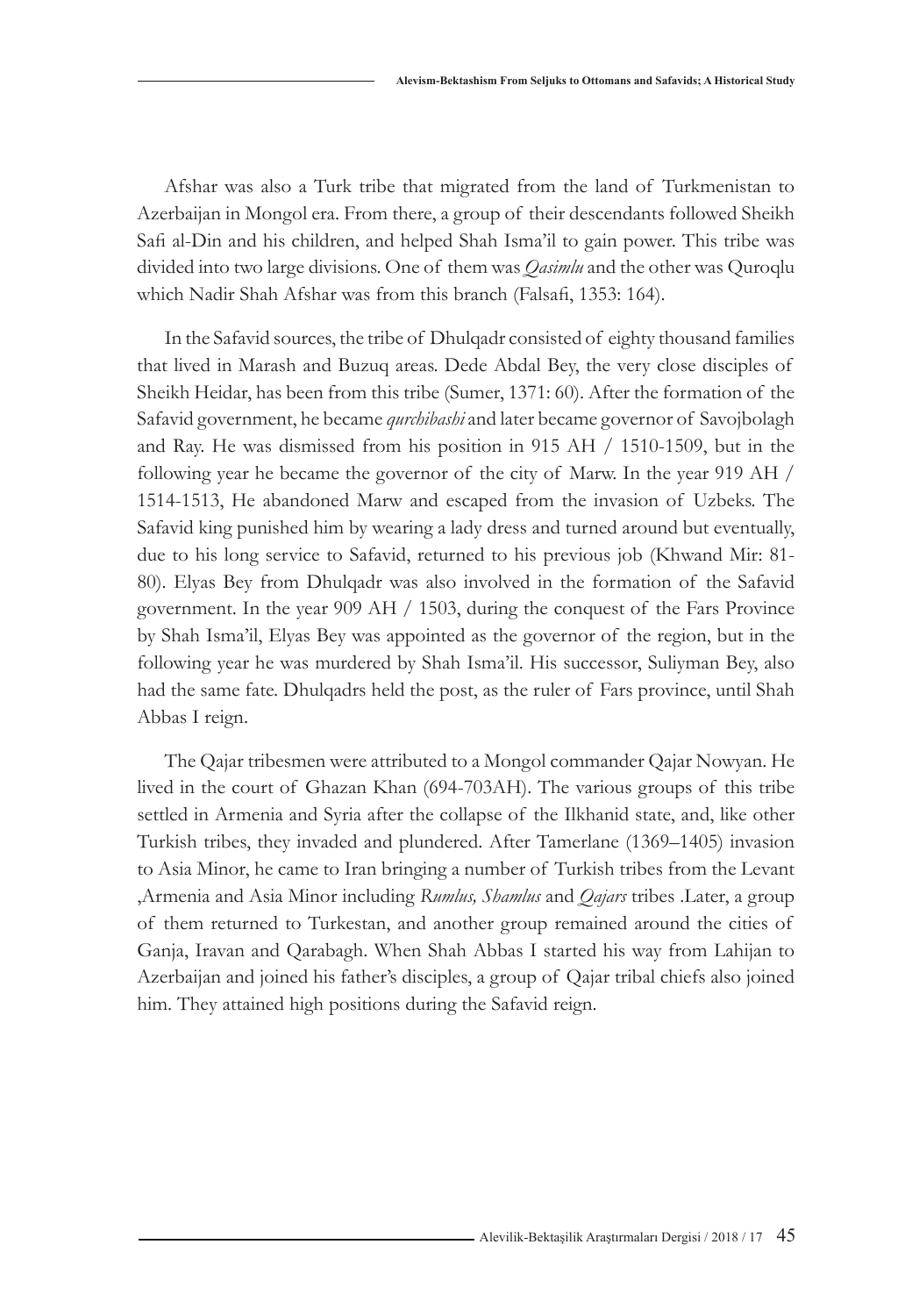Alevis helped Safavids to gain power and established their great empire and they were always the main problem in Safavid-Ottoman relationship. In the 16th century, the Ottomans faced numerous problems because of the relationship between the Safavids and the Anatolians. Shahqoli uprising (in 916 / 1510-1511) during the last years of Bayazid II reign(1481-1512 / 885-918) was a crucial challenge for his monarchy. Shahqoli claimed that he is the representative of Shah Isma'il.He finally failed by Ottomans but had such an effect that Shahshah, the son of Bayazid, who was the ruler of Ghuraman, w joined Qizilbash (Sumer, 1992: 4241).After Shahqoli death, his forces came to Iran. There were also other uprisings by Qizilbash in the Ottoman Empire, such as the uprising of Qadri Khoja Baba, known as Solon (933 AH / 1527 AD), and his son Shah Wali, the uprising of Baba Dhunun and the Qalandar Chalabi uprising known as Qalandarshah (Sumer, 1992: 46).

It seems that Bayezid II (1481-1512) tried to stop Alevis from approaching Shiite ideas. He appointed Balim Sultan (d. 1516/922 Hg.) as the head of the main zawiya of Haj Bektash and gave him some privileges. He is considered to be the son of a Bulgarian and Christian princess who got pregnant by eating honey from the hands of Mursel Baba, Khalifa of Haj Bektash, and Balim sultan(Balim means Honey) was born (Birge, 56). He was at the dargah of Haj Bektah Vahī in the Dimutiqa when he was a teenage. He was called as pir thani (Second pir) because he could regulate and shape Bektashiya. He appointed Dedes Baba to be the head of the Babas and sheikhs to manage the tikyas.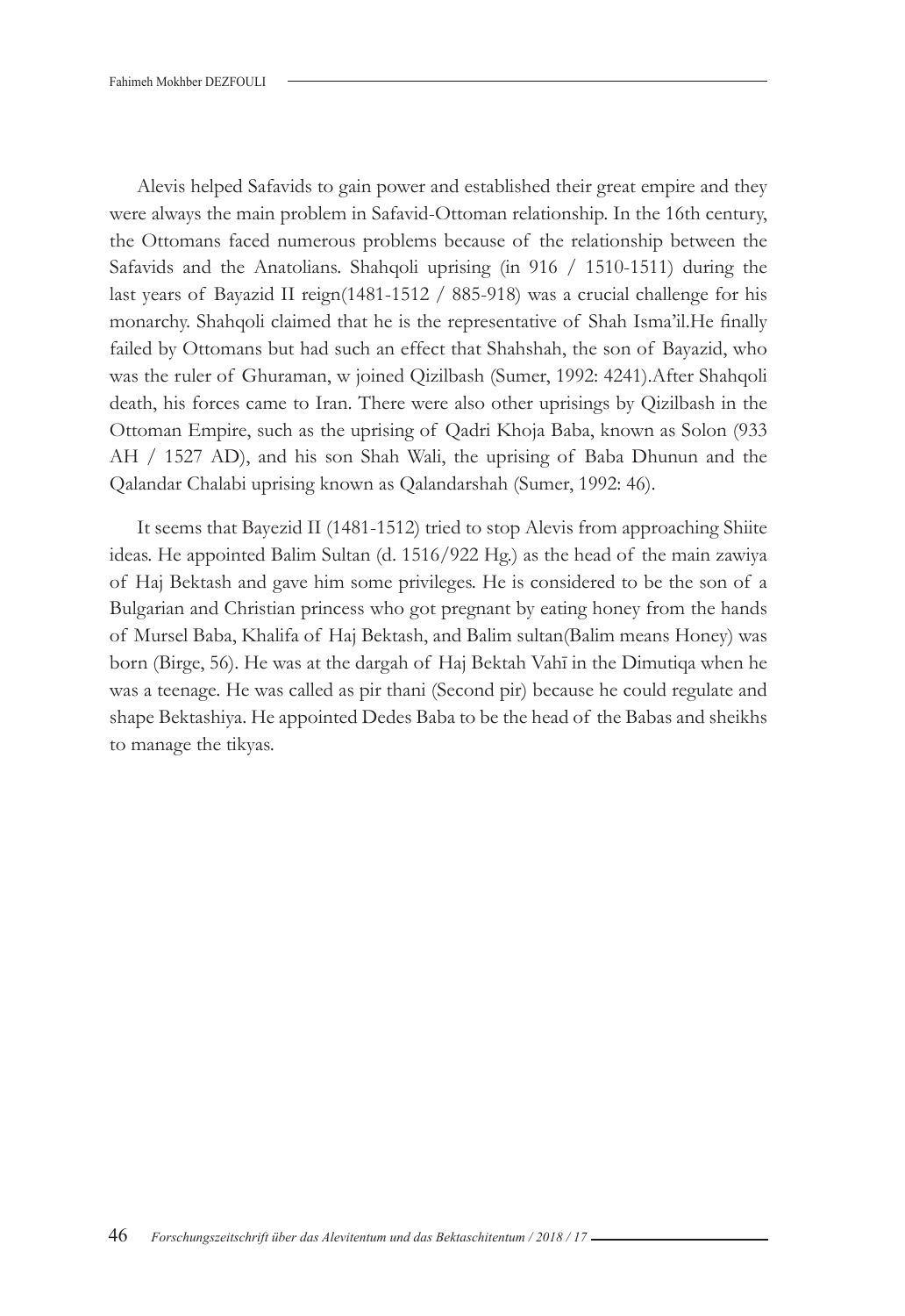### **Conclusion**

Despite many researches that have been done about the Alevi-Bektashi beliefs and thoughts, their role in the historical transformations from the Seljuk period to the Ottoman Empire as well as Safavid era was less widely considered. With the Mongol invasion to the Muslim world, a group of Sufi and scholars emigrated to Anatolia to save their lives. The support of the Seljuk kings from the Sufi sheikhs and Fityan as well as the social and political developments in Anatolia led to the formation of various schools of Sufism in the region. Alevi Bektashi has been considered as one of the most influential Tariqa in Anatolia, which was influenced by the various religions and schools of Sufism. Bektashi dervishes, as the followers of Baba Elyas and Haj Bektash Veli, were against the Seljuks and finally they contributed to put an end on their political power in Anatolia. They helped first Ottoman emirs to establish their state in the area and Ottomans supported the dervishes quid pro quo. Anatolian Alevis also played a significant role in the formation of Safavid empire in Iran. Turk tribes migrated from Anatolia to Ardabil and assisted Shah Isma'il in gaining political power. The Anatolian tribes helped Isma'il at the dawn of Safavids to capture of Tabriz. The repetition of the names of Turkish tribes such as Rumlu,Shamlu,….among the influential persons in Safavid court shows the authority of those Anatolian migrants in Safavid era and thereafter. As far as the Safavid historical sources concerned, there are many references to Anatolian that helped Safavids in the battlefields as well as in their court: Abdi Bey was one of the major Shamlu commander who joined Shah Isma'il with 300 people in Erzjan. Hasan Bey Rumlu, the great historian, Muhammad Khan Ustajl, the Safavid chief commander in Chalduran, and many others who served in court as qurchi, tofangchi and etc.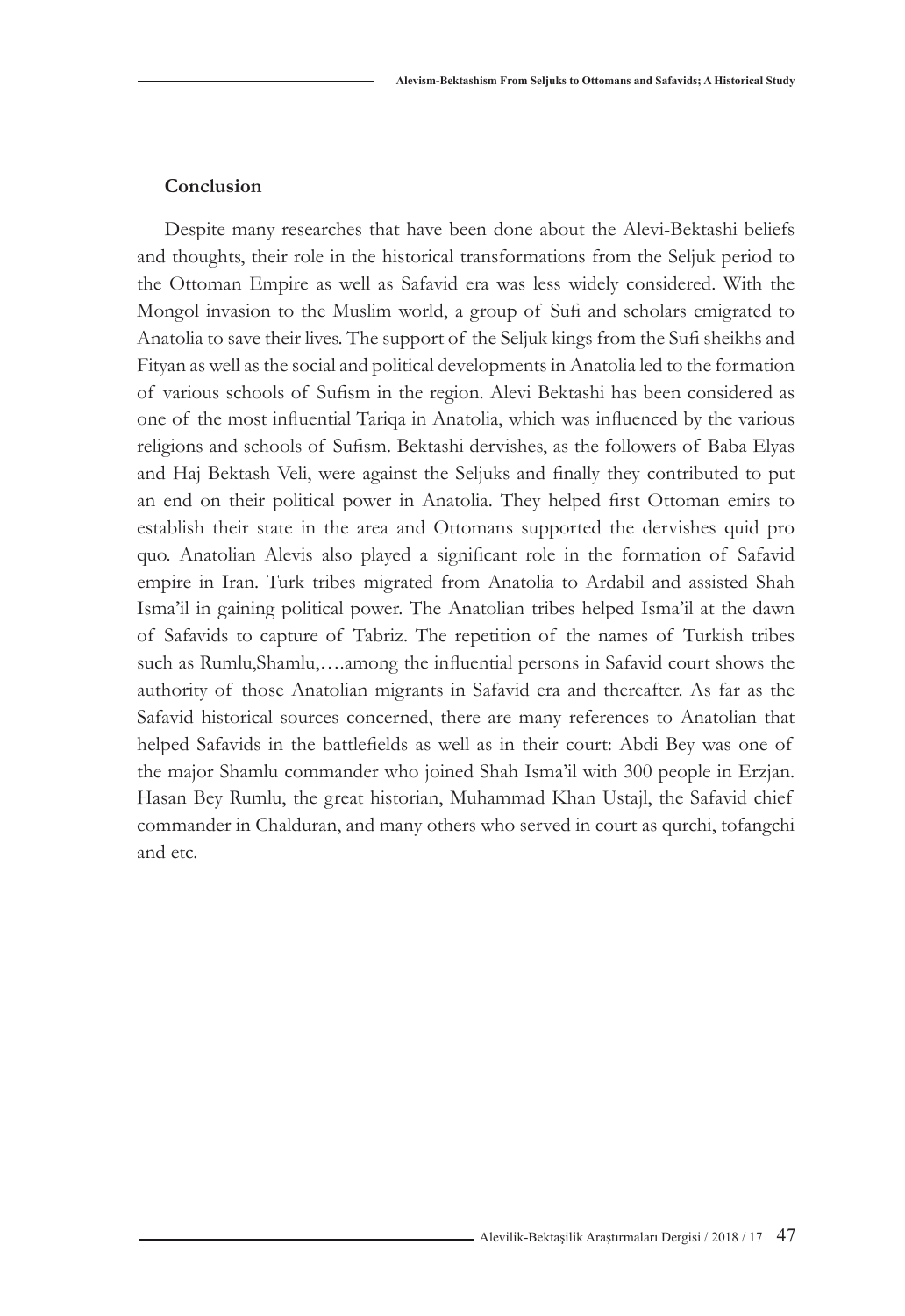#### **Persian and Arabic:**

AFLAKI, Ahmad (1362). *Mangib Al-'Arifin*. Second Edition. Dunya ketab.

AQ SARAI, Mahmud ibn Muhammad (1982). *Musamare al-Akhbar wa Mosayira al-Alikhbar*. by Othman Turan. Tehran.

AZHAND, Ya'qub (1369). *Hurufiya dar Tarikh*. Tehran.

COPRIZADEH, Tāsh (1395). *Al Shaqayiq al-Numananiya, Dar al-Kitab al-Arabi*. Beirut.

FALSAFI, Nasrallah (1353). *Zindigi Shah Abbas Awwal*, Vol. I, Tehran University: Tehran.

GHAFFARI GHAZVINI, Qazi Ahmad (1342). *Tarikh Jahanara*. Tehran. Hafez.

IBN AL-'IBRI (1377). *Tarikh Mukhtasar al-Duwal*. trans.A.Ayati. Tehran.

IBN BIBI. *Al Awamir al-'Aala'iyah fi umur al-Ala'iyah*. No.905, Central Library of Tehran University.

JUWEYNI, Ata Malek. *Tarikh Jahangusha*. Correction of Mohammad bin Abdul Wahab Qazvini. Leiden Printing.

KHWAND MIR, Ghiyath al-Din Hosseini Shirazi. *Habib al-Siyar*. by the efforts of Mohammad Ali Dehir-e-Jiagi. Tehran. Khayyam.

MASSOUM ALISHAH (1339). *Tarayiq al-Haqayiq*. Corrected by Mohammad Jafar Mahjoob. Tehran.

MOKHBER DEZFOULI, Fahimeh (2010). *The Emergence of Alevi-Bektashi in Anatolia*. Elmi-Farhangi Publication: Tehran.

------------------------------------ (2017a). "Twelver Shiite and the emergence of Alevi-Bektashi in Anatolia". *The Journal of Religious Studies*. No.21.

------------------------------------- (2017b). "The Study of Relationship between the Tradition of Chivalry and Alevi-Baktashi in Anatolia". *Journal of History of Islam*. No.70.

OCAK, Ahmad Yashar. "Az 'usyan Baba'iha ta Qizilbashgari". Translated by Shahab Vali. *Tarikh Islam*. 7th year. No.27.

OZON CHARSHI, Haghi Ismail (1370). *Ottoman History*. Vol. 1-2. Translated by Vahab Wali. Tehran, Institute for Cultural Studies and Research.

PASHAZADEH, Ashiq (1332). *Tawarikh Al-Uthman*. Istanbul.

TABRIZ, Mirzam Mohammad Ali. *RIyhanah al-Adad*. Khayyam Bookstore: Tehran. RUMLU, Eskandar Beig (1350). *Tarikh Alamaraye Abbasi*, Corrected by Iraj Afshar, Tehran, Amir Kabir.

RUMLU, Hassan Beig (1357). *Ahsan al-Tawarikh*. by the efforts of Abdol Hossein Nawaei, Tehran, Babak.

SUMER, Farooq (1992). *The Role of Anatolian Turks in the Formation and Development of the Safavid State*. Translated by Ehsan Eshraghi, Mohammad Taghi Emami. Tehran, Nashr Gostardeh.

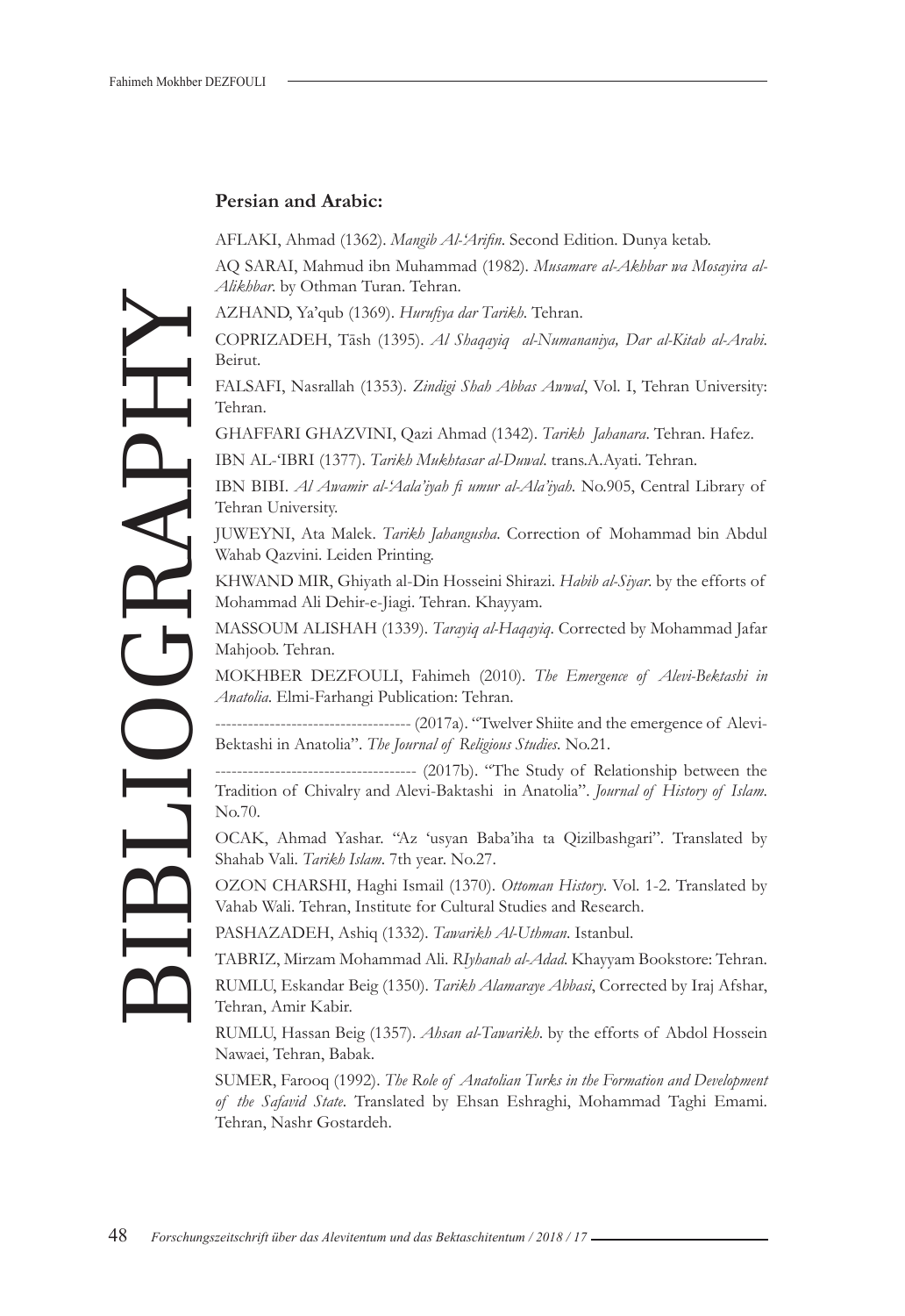### **Latin:**

BIRGE, John Kingsley (1965). *The Bektashhi Order of Dervishes*. London.

CELEBI, Elvan (1995). *Manakibul-kutsiyye*. Ankara.

COSAN, Esad (1980). *Haci Bektasheveli Makalat*. Ankara.

GOLPINARLI Abdulbaki (1995). *Vilayet-Name*. Istanbul.

KAYA, Haydar (1993). *Alevi-Bektashi Erkani, Evradi ve Edebiati*, Istanbul.

KUCUK, Hulya (1961). *The Role of the Bektashhis in Turkey's National Struggle*, Doctoral Thesis, University of Leiden.

MELIKOFF, Irene (1995). *Historical Bipartition and Its Consequences, Alevi Identity*. Istanbul.

NOYAN, Bedri (1985). *Bektashilik Alevilik Nedir*. Ankara.

OCAK, Ahmet Yaşar (1992). "Bektashilik". *DIA Islam Ansiklopedisi*. V.1.

ORUC BEG (1925). *Tarihi Aliosman*. Ed. Franzbabinger. Hanover.

 SPEROS, Veryonis (1971). *The Decline of Medieval Hellenism in Asia Minor and the Process of Islamization from the Eleventh through the Fifteen century*. University of California Press.